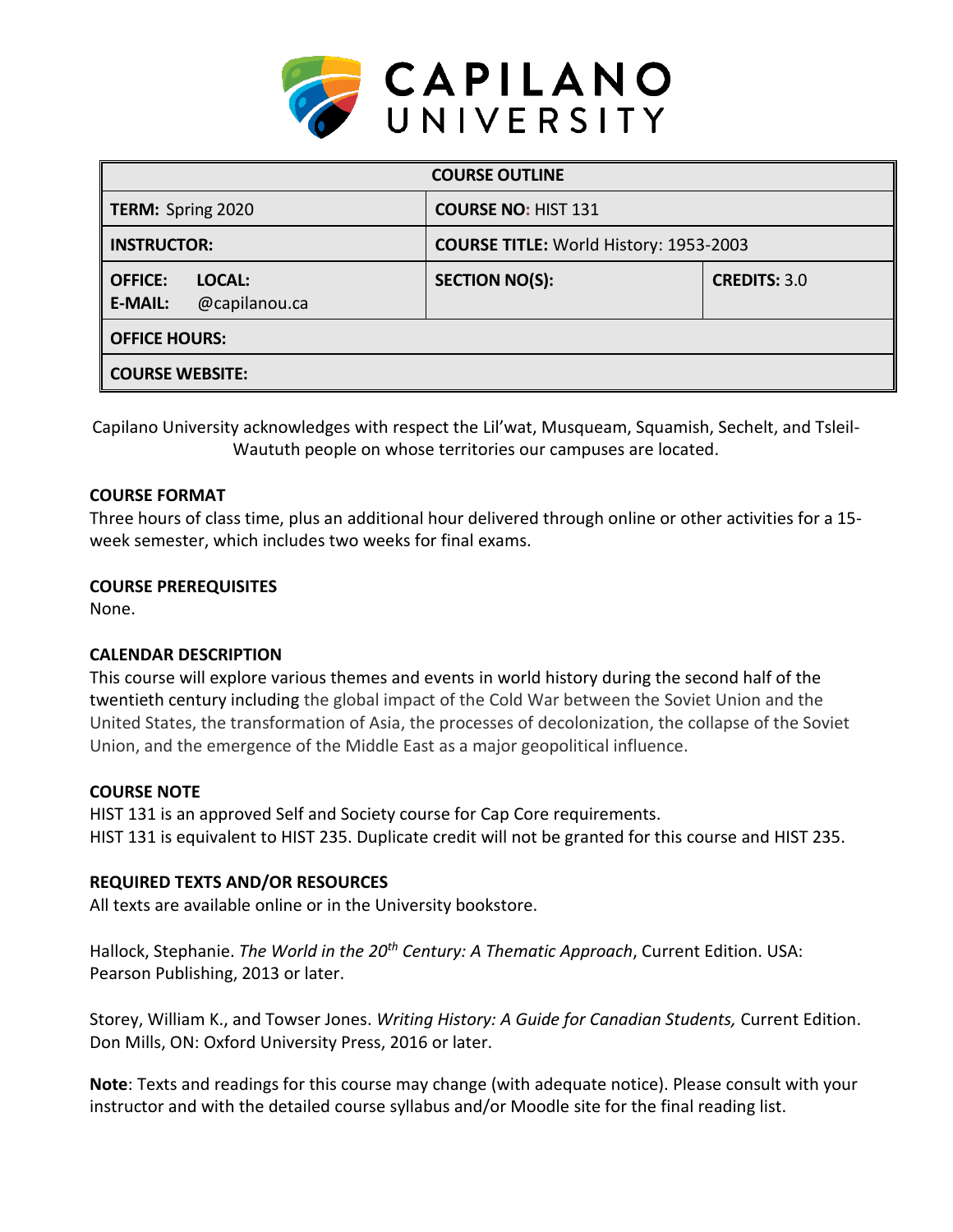## **COURSE STUDENT LEARNING OUTCOMES**

#### **On successful completion of this course, students will be able to do the following:**

- 1. Explain the significance of important people, events, and processes.
- 2. Explain the difference between primary and secondary sources.
- 3. Summarize significant historical arguments and debates.
- 4. Drawing on evidence from primary sources, investigate the causes and outcomes of a significant historical event or process.
- 5. Use evidence from primary and secondary sources to construct an interpretation of a significant person, event, or process.
- 6. Critically reflect on the major people, events, and processes that shaped world history.

## **Students who complete this Self and Society course will be able to do the following:**

- 1. Identify potential root causes of local/global problems and how they affect local/global cultures, economies, politics, and policies.
- 2. Assess and evaluate individual and collective responsibilities within a diverse and interconnected global society.
- 3. Analyze the impact of colonialism and racism on Indigenous peoples.
- 4. Synthesize a range of differing community perspectives on ethics and justice and explain how these perspectives can inform structural change.
- 5. Explain how contexts (e.g. cultural, historical, colonial, economic, technological) shape identity formation and social structures.

## **COURSE CONTENT**

In order to facilitate student learning and in-class discussion, students are expected to complete all assigned readings before each class. Readings and lecture topics may change and/or additional readings assigned as appropriate. Please consult with your instructor and the course syllabus.

| <b>WEEK/DATE</b> | <b>TOPICS &amp; READINGS</b>                                         |  |  |
|------------------|----------------------------------------------------------------------|--|--|
| Week 1           | Course Introduction<br>The Death of Stalin, 1953                     |  |  |
|                  |                                                                      |  |  |
| Week 2           | East Asia under Communism and Capitalism, 1953-1976                  |  |  |
| Week 3           | Decolonization in South Asia and Africa, 1953-1975                   |  |  |
| Week 4           | The Middle East, 1953-1967                                           |  |  |
| Week 5           | The Superpowers: Civil Rights, Vietnam War and Stagnation, 1960-1980 |  |  |
| Week 6           | Europe: Social Democracy to Conservatism, 1953-1988                  |  |  |
| Week 7           | Midterm Exam                                                         |  |  |
| Week 8           | The Third Way: Exploitation and Ethnic Conflict, 1975-1995           |  |  |
| Week 9           | The Third Way: Exploitation and Ethnic Conflict, 1975-1995 continued |  |  |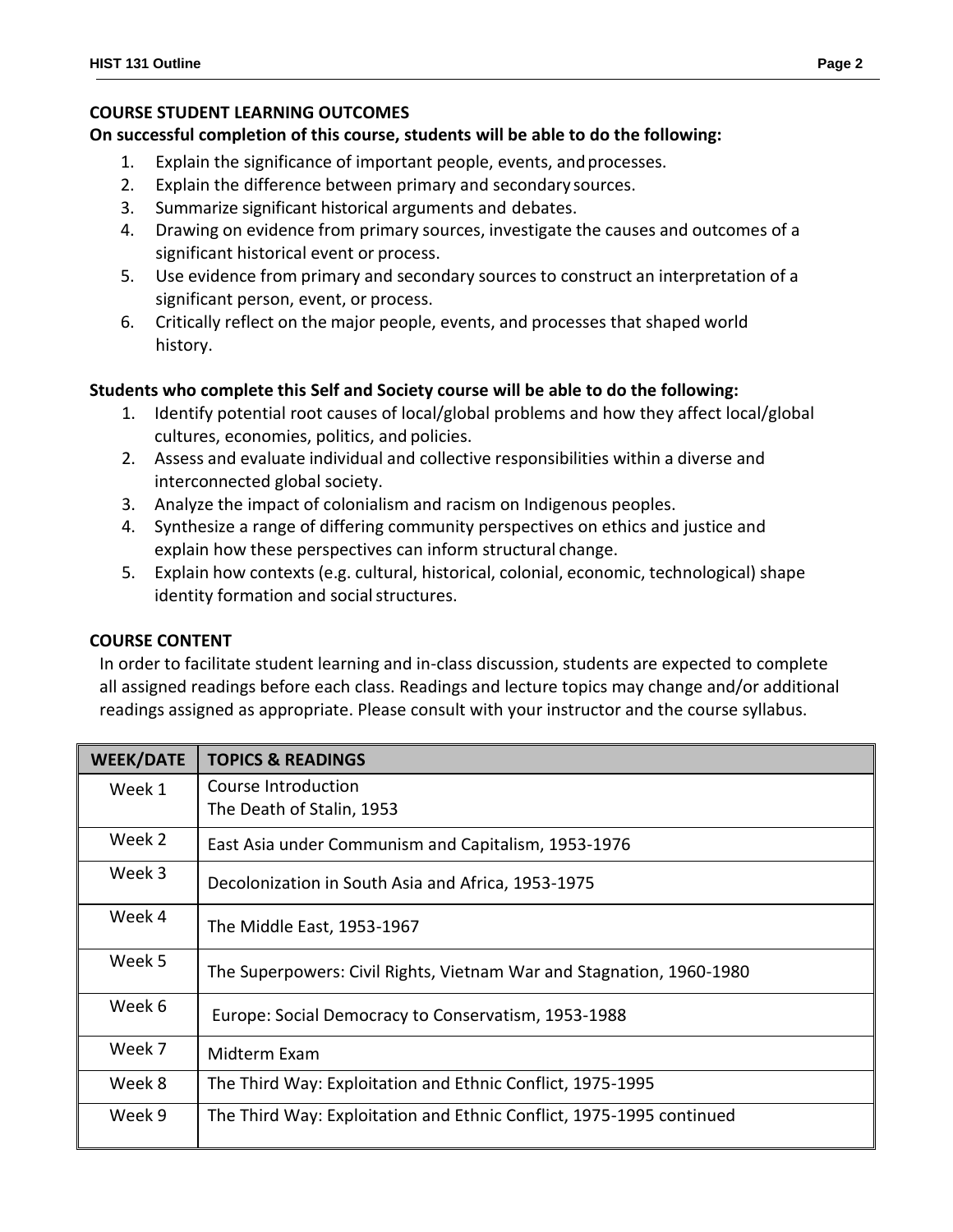| <b>WEEK/DATE</b>   | <b>TOPICS &amp; READINGS</b>                             |  |  |
|--------------------|----------------------------------------------------------|--|--|
| Week 10            | Latin America: Battlefield of the Superpowers, 1953-2000 |  |  |
| Week 11            | End of the Cold War and Multi-Polarity                   |  |  |
| Week 12            | End of the Cold War and Multi-Polarity continued         |  |  |
| Week 13            | 9/11 and the Uncertain Future                            |  |  |
| <b>Weeks 14-15</b> | <b>Final Exam Period</b>                                 |  |  |

#### **EVALUATION PROFILE**

| <b>Written Assignments</b> | 20-40%*   |
|----------------------------|-----------|
| <b>Tests and Quizzes</b>   | 20-40%*   |
| Participation              | $0 - 10%$ |
| Presentations              | $0 - 30%$ |
| Final Exam                 | 20-35%    |
|                            | 100%      |

\*Note: No single assignment will be worth more than 35% in the evaluation profile.

#### **ASSIGNMENTS**

The assignment structure for this course is determined by the instructor in accordance with the learning outcomes outlined above. Please refer to the course syllabus and Moodle site for a detailed breakdown.

#### **Written Assignments**

This course will include a combination of short written assignments (e.g. reading responses, primary source analysis, article review) and/or longer assignments such as a research essay.

#### **Tests and Quizzes**

This course will include a combination of quizzes and tests (e.g. pop quiz, midterm exam). The format of tests and quizzes will be determined by the instructor and may include a combination of true/false, multiple choice, short answer, matching, and essay questions.

#### **Participation**

Participation grades are based on the consistency, quality, and frequency of contributions to class discussions. Consistency means attending every class, maintaining a positive and respectful presence in the classroom, and actively contributing to discussions on a regular basis. Quality means demonstrating respect for peers and their contributions, listening attentively during lectures and when other students are speaking, and participating in all activities with an open and inquisitive mind.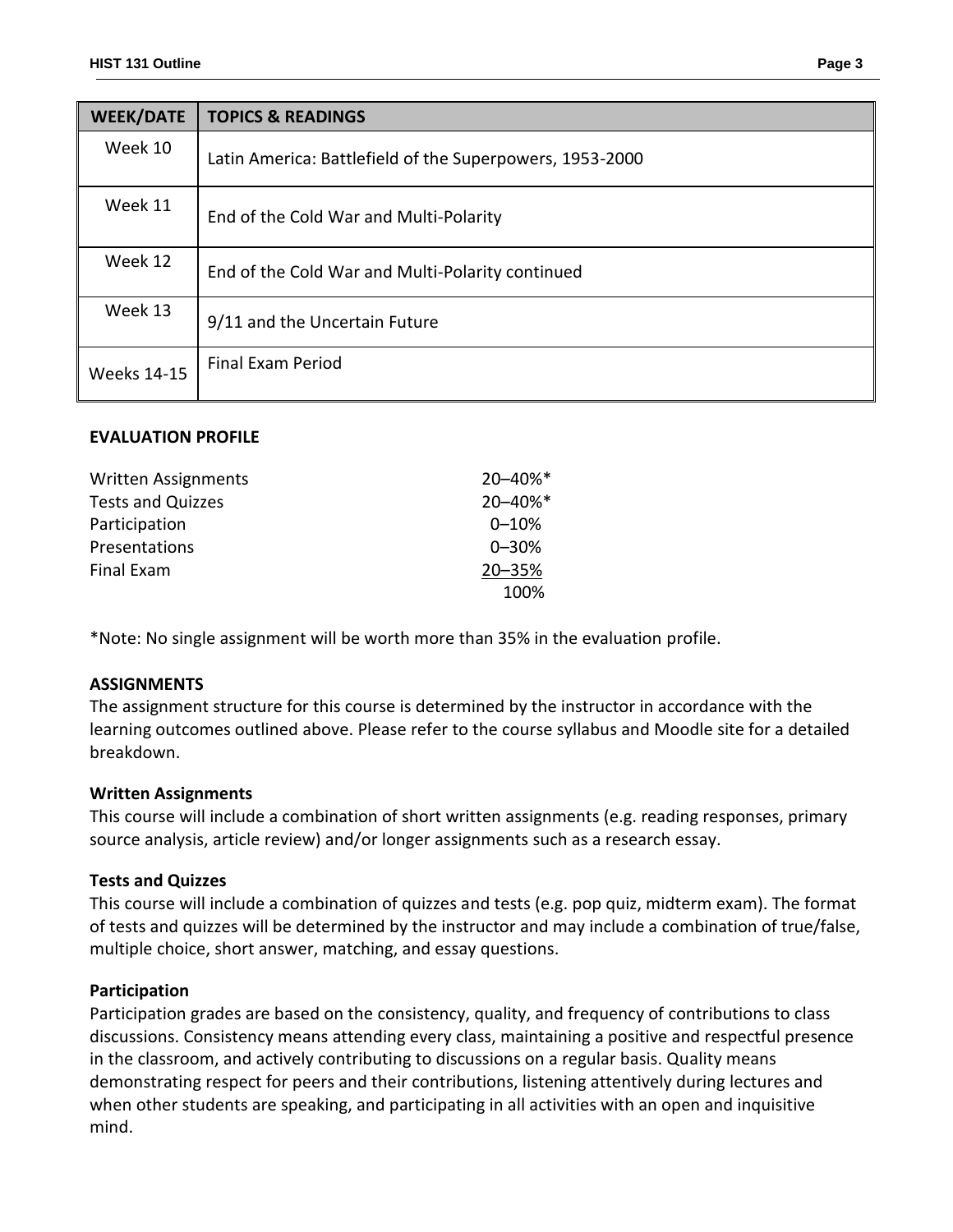## **Presentations**

This course may include a presentation component, which may be an individual or group assignment (e.g. in-class debate, academic poster, research presentation). Detailed instructions will be provided in class and on Moodle.

# **Final Exam**

The course will include a final exam that may be drawn from all class materials. The final exam may be cumulative (please consult with your instructor). The final exam will be scheduled at a date to be determined by the Registrar's Office. Please plan to be available to write the final exam at any point during the final exam period. If you must make travel arrangements, assume that the final exam will be held on the final day of the exam period, and plan accordingly.

## **GRADING PROFILE**

|         |                               | $A+ = 90-100$ $B+ = 77-79$ $C+ = 67-69$ $D = 50-59$ |  |
|---------|-------------------------------|-----------------------------------------------------|--|
| = 85-89 |                               | $  B = 73-76   C = 63-66   F = 0-49$                |  |
| = 80-84 | $  B - = 70-72   C - = 60-62$ |                                                     |  |

## **Incomplete Grades**

Grades of Incomplete "I" are assigned only in exceptional circumstances when a student requests extra time to complete their coursework. Such agreements are made only at the request of the student, who is responsible to determine from the instructor the outstanding requirements of the course.

## **Late Assignments**

Assignment submission guidelines, deadlines, and late penalties are determined by the instructor within the parameters of History Department practices. In general, assignments will be submitted electronically via Moodle or by hard copy in-class (consult with your instructor for their preference). Assignments submitted late may be subject to late penalties, except in extenuating circumstances (e.g. medical or family emergency). Please contact your instructor as soon as possible if such an unfortunate situation occurs. Official documentation (e.g. doctor's note) may be required for any extension to be granted.

## **Missed Exams/Quizzes/Labs etc.**

Missed quizzes and exams may only be rescheduled in the event of exceptional emergencies and/or circumstances. Please contact your instructor as soon as possible if you find yourself in this situation (do not wait until the next class). In such cases, students may need to provide appropriate and verifiable documentation supporting an absence, as soon as possible after the absence occurs. Rescheduling will not be allowed for reasons such as holidays, nor shall re-scheduling be possible after exams have been graded and returned. For further details, please consult with your instructor.

## **Attendance**

This course is built around an active classroom component; attendance in all class meetings is therefore strongly advised. Students not attending class regularly will be at a considerable disadvantage. Official university policy on attendance is found in the University Calendar.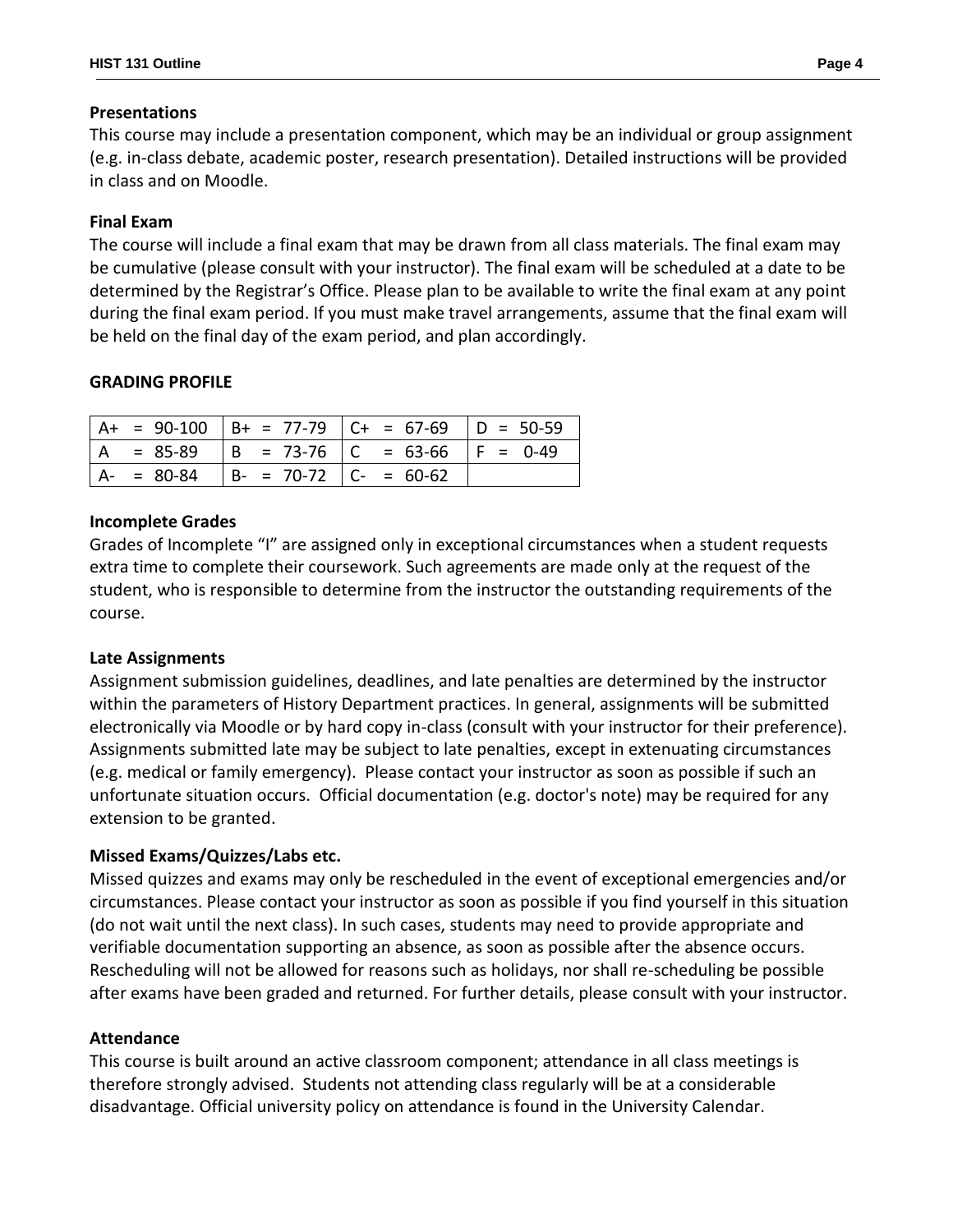## **English Usage**

Students are expected to use proper academic English in written assignments. All written work should be in clear, well-organized and correctly punctuated sentences contained within organized paragraphs. Form as well as content will be evaluated in all written assignments.

# **Electronic Devices**

Personal electronic devices (laptops, tablets, e-readers, etc.) may not be used during a quiz or exam without prior approval. Any use of cellphones, smartphones, or other distractions is strictly prohibited. These must be silenced and stored for the duration of the quiz/exam period. Students requiring exam accommodations must register with Accessibility Services. Please consult with your instructor about their practices for use of electronic devices during regular classes.

## **On-line Communication**

A Moodle site will complement the course syllabus and your Capilano email address will be used for all official communications; please check both regularly. The best way to reach your instructor is by email or by going to regularly scheduled office hours. The course syllabus contains a wealth of information, policies, and guidelines to help you to navigate this course successfully—read it carefully! The syllabus also provides a detailed breakdown of readings and assignments for the course.

# **UNIVERSITY OPERATIONAL DETAILS**

## **Tools for Success**

Many services are available to support student success for Capilano University students. A central navigation point for all services can be found at:<https://www.capilanou.ca/student-life/>

# **Capilano University Security: download the [CapU Mobile Safety App](https://www.capilanou.ca/student-life/support--wellness/safety--security/capu-safe-app/)**

# **Policy Statement (S2009-06)**

Capilano University has policies on Academic Appeals (including appeal of final grade), Student Conduct, Academic Integrity, Academic Probation and other educational issues. These and other policies are available on the University website.

# **Academic Integrity (S2017-05)**

Any instance of academic dishonesty or breach of the standards of academic integrity is serious and students will be held accountable for their actions, whether acting alone or in a group. See policy and procedures S2017-05 Academic Integrity for more information: [https://www.capilanou.ca/about](https://www.capilanou.ca/about-capu/governance/policies/)[capu/governance/policies/](https://www.capilanou.ca/about-capu/governance/policies/)

Violations of academic integrity, including dishonesty in assignments, examinations, or other academic performances, are prohibited and will be handled in accordance with the Student Academic Integrity Procedures.

**Academic dishonesty** is any act that breaches one or more of the principles of academic integrity. Acts of academic dishonesty may include but are not limited to the following types: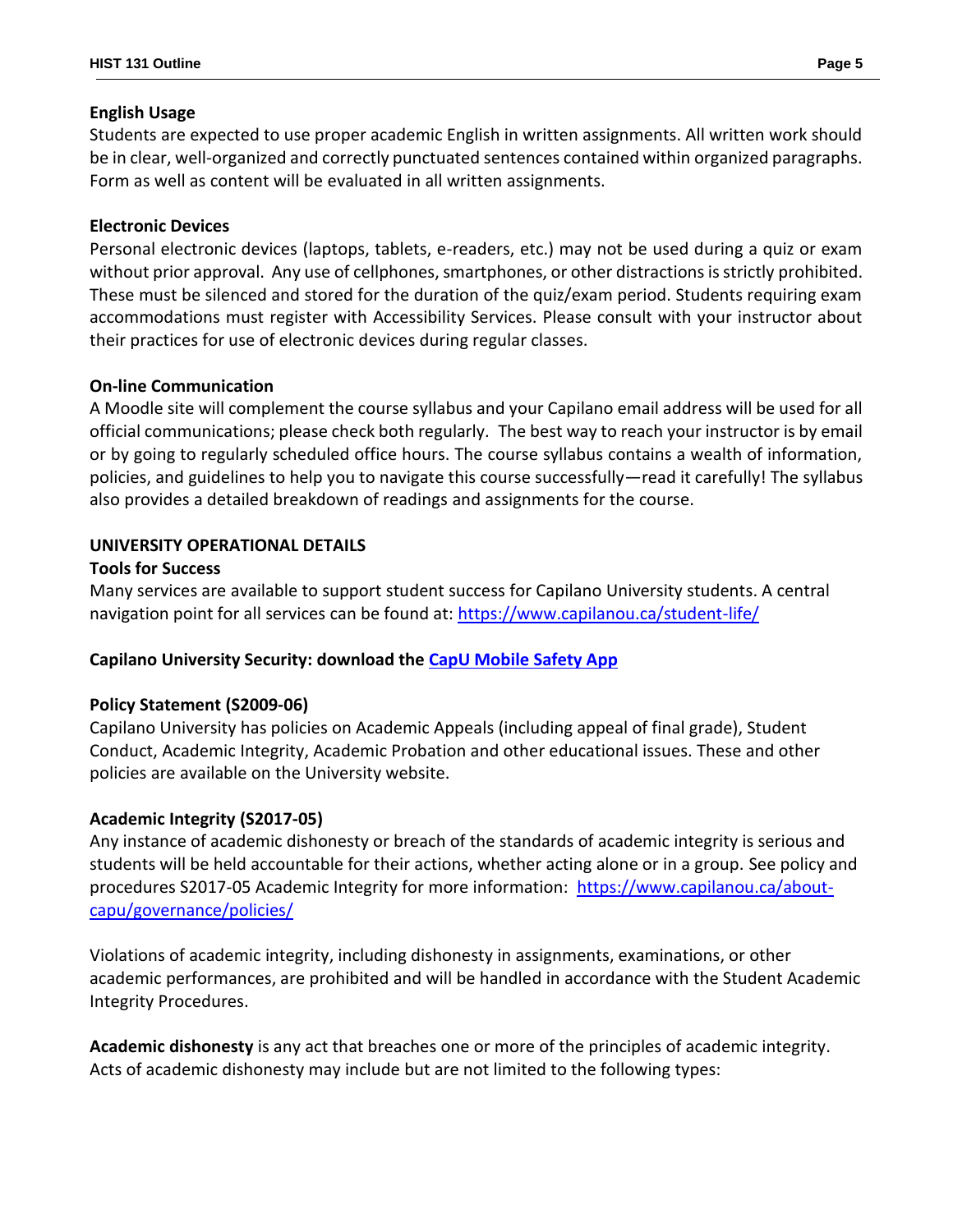**Cheating**: Using or providing unauthorized aids, assistance or materials while preparing or completing assessments, or when completing practical work (in clinical, practicum, or lab settings), including but not limited to the following:

- Copying or attempting to copy the work of another during an assessment;
- Communicating work to another student during an examination;
- Using unauthorized aids, notes, or electronic devices or means during an examination;
- Unauthorized possession of an assessment or answer key; and/or,
- Submitting of a substantially similar assessment by two or more students, except in the case where such submission is specifically authorized by the instructor.

**Fraud**: Creation or use of falsified documents.

**Misuse or misrepresentation of sources**: Presenting source material in such a way as to distort its original purpose or implication(s); misattributing words, ideas, etc. to someone other than the original source; misrepresenting or manipulating research findings or data; and/or suppressing aspects of findings or data in order to present conclusions in a light other than the research, taken as a whole, would support.

**Plagiarism**: Presenting or submitting, as one's own work, the research, words, ideas, artistic imagery, arguments, calculations, illustrations, or diagrams of another person or persons without explicit or accurate citation or credit.

**Self-Plagiarism**: Submitting one's own work for credit in more than one course without the permission of the instructors, or re-submitting work, in whole or in part, for which credit has already been granted without permission of the instructors.

**Prohibited Conduct**: The following are examples of other conduct specifically prohibited:

- Taking unauthorized possession of the work of another student (for example, intercepting and removing such work from a photocopier or printer, or collecting the graded work of another student from a stack of papers);
- Falsifying one's own and/or other students' attendance in a course;
- Impersonating or allowing the impersonation of an individual;
- Modifying a graded assessment then submitting it for re-grading; or,
- Assisting or attempting to assist another person to commit any breach of academic integrity.

## **Sexual Violence and Misconduct**

All Members of the University Community have the right to work, teach and study in an environment that is free from all forms of sexual violence and misconduct. Policy B401 defines sexual assault as follows:

Sexual assault is any form of sexual contact that occurs without ongoing and freely given consent, including the threat of sexual contact without consent. Sexual assault can be committed by a stranger, someone known to the survivor or an intimate partner.